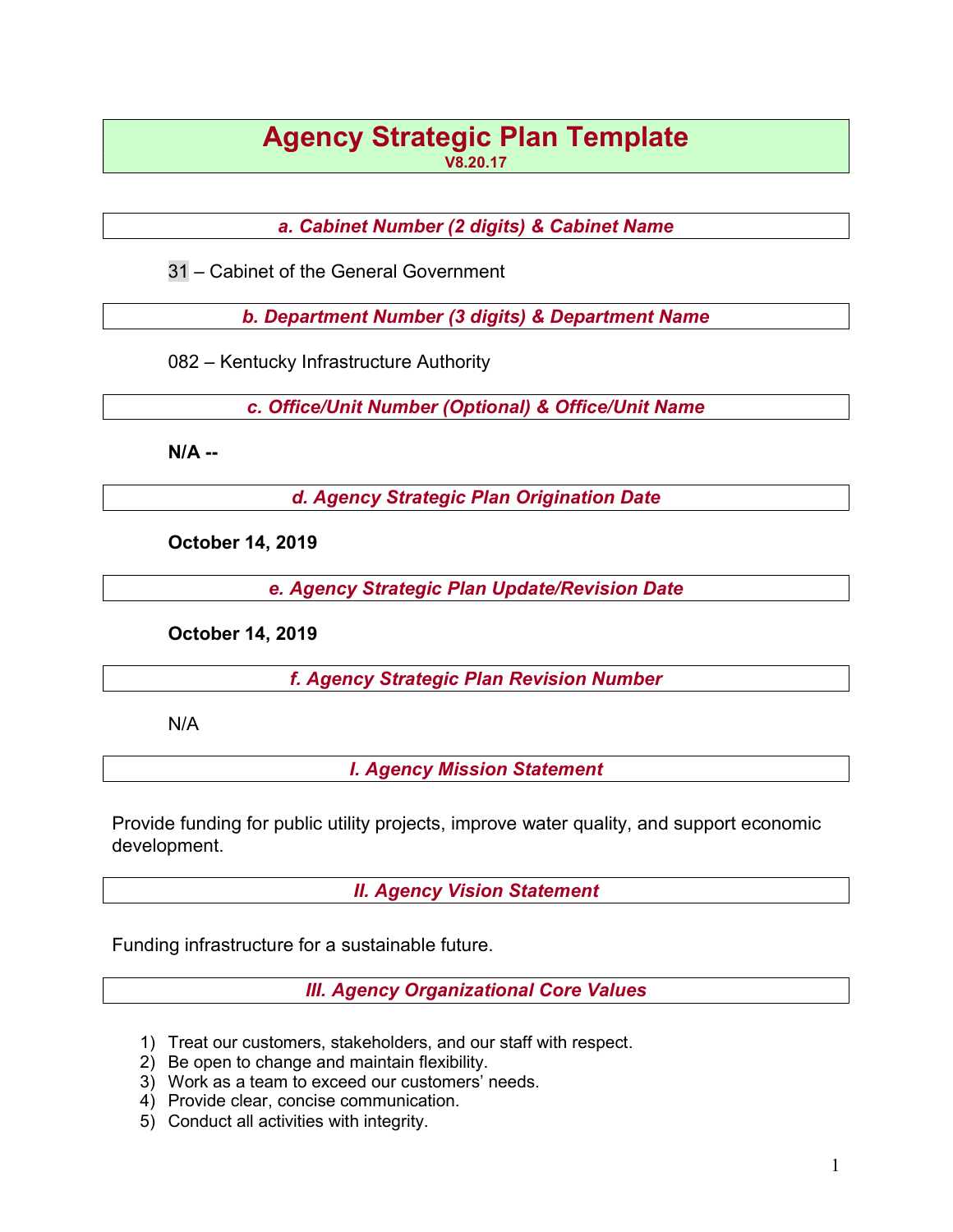#### IV. Statement of Alignment with the Governor's Strategic Themes/Goals

## A. Strengthening Kentucky's Financial Foundation

- 1) KIA provides affordable loans for water and sewer infrastructure financing as well as broadband, natural gas and other infrastructure needs.
- 2) KIA strives to maintain a robust borrower review process and to protect its AAA credit rating on primary leverage bond debt in an effort to maintain sustainable loan programs in perpetuity.

# B. Growing Kentucky's Economy

1) Sound water and wastewater infrastructure is essential to attracting business investment in our communities.

## C. Creating a Healthier Kentucky

1) KIA primarily funds projects that address Kentucky's most pressing water and wastewater environmental quality needs.

## D. Protecting and Strengthening Our Communities

- 1) KIA, via a Memorandum of Agreement with the Energy and Environment Cabinet, Division of Water, provides federal funding that is set aside to support activities to ensure safe and affordable drinking water. Additionally the federal loan programs emphasizes funding priority for infrastructure projects that address compliance issues. Activities include providing flexible tools to assist water systems with training, technical assistance and pre-construction activities; and by extending and enhancing the impact of the federal loan program by ensuring that water systems have the technical, managerial and financial capacity to obtains loans and to effective maintain their resources.
- 2) KIA provides state loans to governmental agencies to address various needs with focus on aging or inadequate infrastructure for the water, wastewater, gas, and broadband industries to help protect and enhance our communities' of way of life.

## E. Investing in Education and Workforce

- 1) KIA provides loan assistance to borrowers via the Kentucky Rural Water Association through a contract funded by the Appalachian Regional Commission. The inspections include targeted financial assistance for borrowers that have undergone changes in their management, Board, or other decision makers. Services include rate studies, property inspections, training and technical assistance.
- 2) Identify opportunities to make water and wastewater employment as a stable long-term career choice.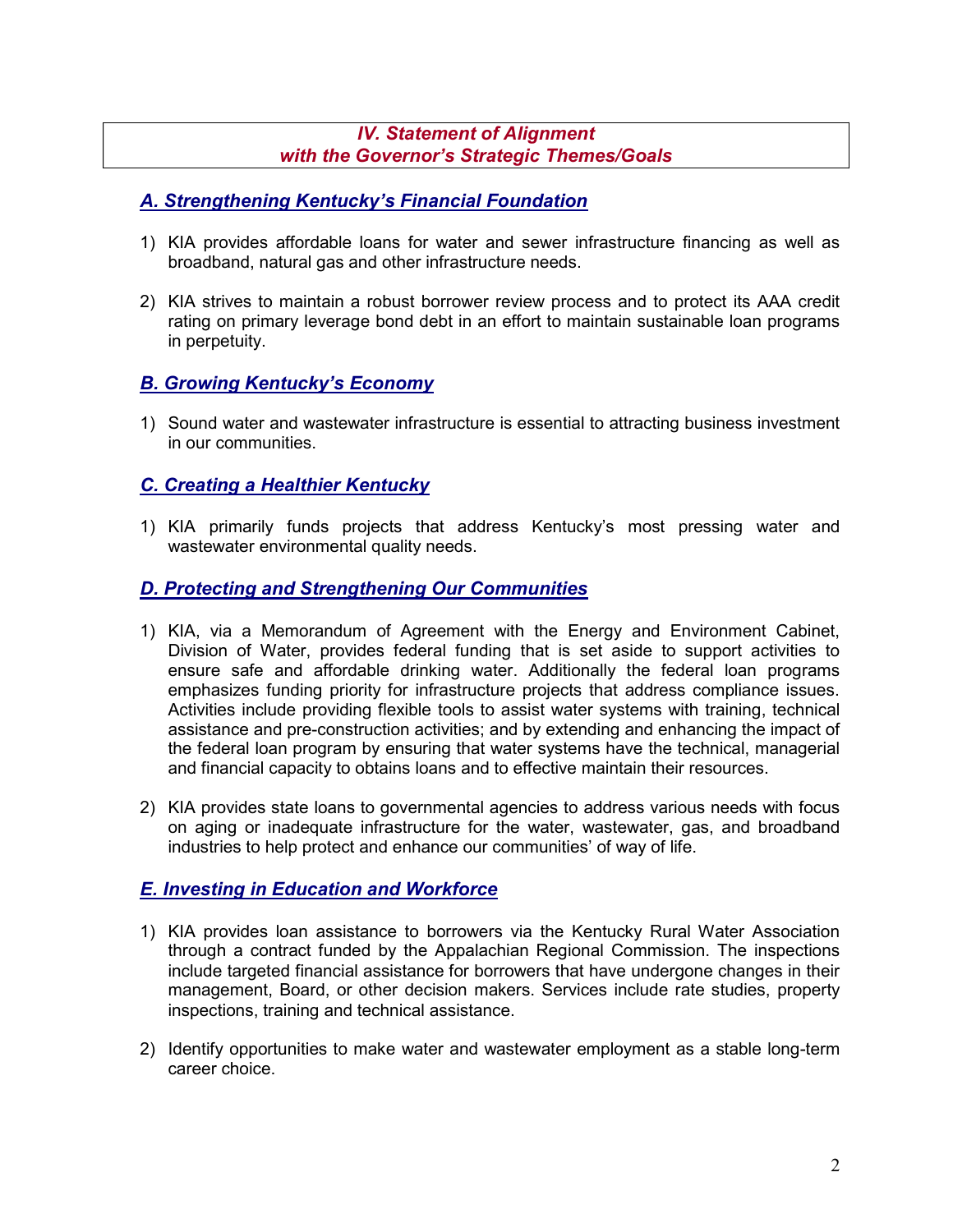3) Provide opportunities internally to KIA staff for education at the Utiltiy Management Institute, the Council of Infrastructure Financing Authorities, Kentucky Rural Water Association , and financial management course as they become available.

## F. Serving Those Who Serve Us

- 1) Provide eligible entities with enthusiastic assistance and sound solutions to their infrastructure needs.
- 2) Collaborate with federal, state agencies, communities and area development districts to ensure that the best decisions are made for Kentucky as a whole.

#### V. Statement of Alignment with the Agency's Budget Request & 6-Year Capital Plan

The KIA Strategic Plan is aligned with and supportive of the six year capital plan and the biennial budget request. KIA will continue to maximize use of Federal Capitalization Grants with a required State Match to provide low cost funding to eligible borrowers. KIA has requested additional funds to recapitalize the Infrastructure Revolving Fund (Fund "B") in an effort to provide the absolute lowest cost solutions to communities that experience significant water loss, failing privately owned package treatment plants that need to be consolidated into public utilities, and to provide a source of funding outside of KIA's two federally funded programs, both of which are burdened with Davis Bacon wage rate and American Iron and Steel requirements that can add considerable cost to projects.

#### VI. Situation Analysis/Environmental Analysis

KIA is an "environmental bank" that is responsible to provide low cost funding to meet many of the environmental (primarily water and wastewater) needs of the state. This is accomplished via collaboration with other stakeholders including the Federal EPA, State Division of Water, and local stakeholders, among others.

> VII. Measurable Goals, Objectives & Key Performance Indicators

- 1. Maximize lending commitments based on no less than annual capacity reviews.
	- 1.1 Commit all available funds each year
	- 1.2 Manage post commitment process to ensure that assistance agreements are issued within twelve months
- 2. Maintain a competent and ethical staff
	- 2.1 Structure interview questions to identify technical competence and ethical behavior
	- 2.2 Provide opportunities for post-employment training both within the employee's technical area of responsibility and at the broader KIA programmatic level
- 3. Facilitate Statewide Water and Wastewater Planning
	- 3.1 Collaborate with Area Development Districts, local stakeholders, and the Division of Water to accumulate information on statewide water and wastewater infrastructure needs